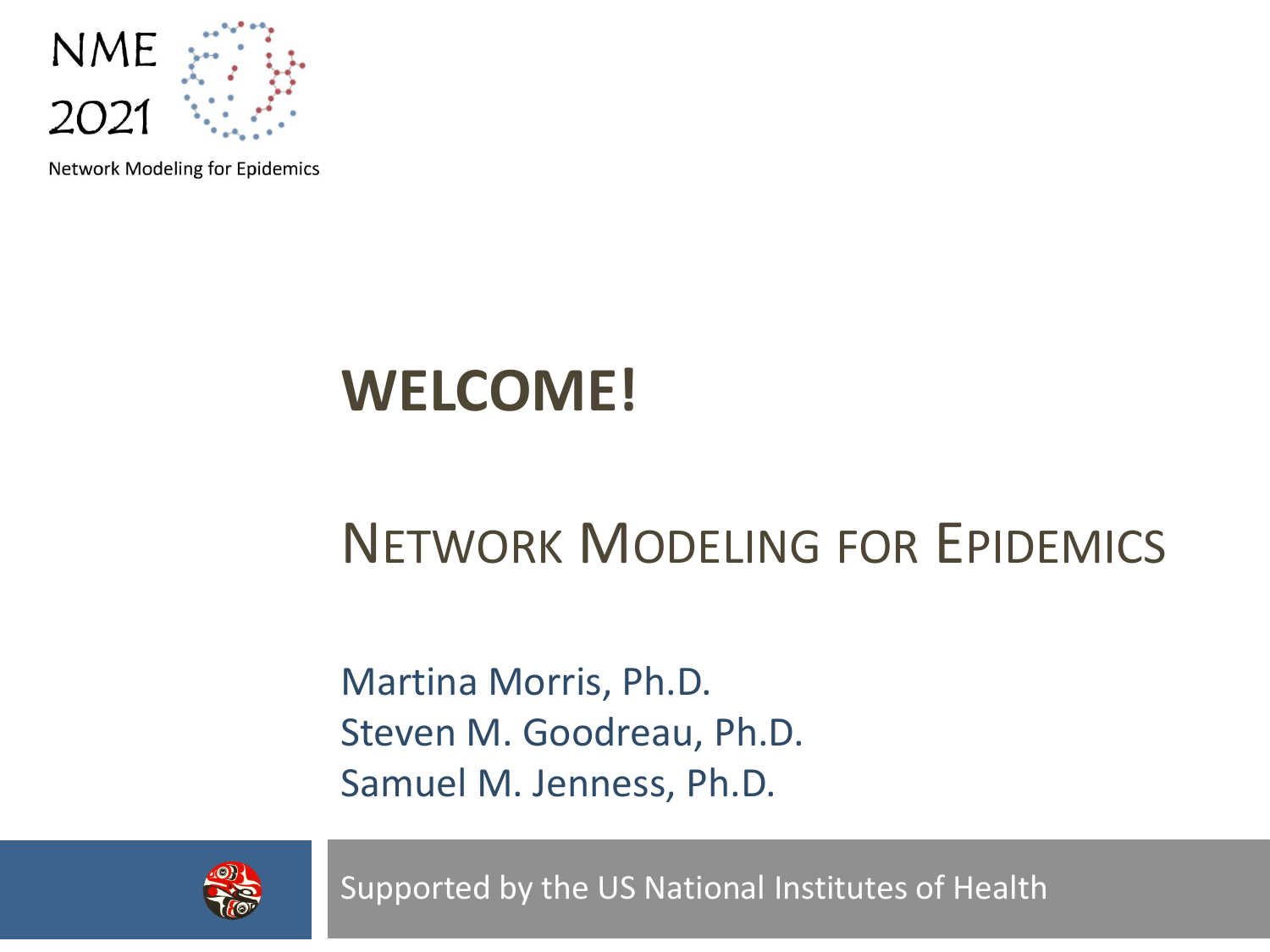# Objectives for the 1 week course

Gain intuition about epidemic dynamics

Strengths and limitations of the different modeling frameworks

Understand the principles and methods of network analysis relevant to infectious disease epidemiology

- Descriptive network analysis
- **Statistical network analysis with ERGMs and TERGMs**
- **Empirical study designs for networks**

Develop the knowledge and software skills to run your own simple network transmission models.

Using R and the EpiModel package

Learn how to extend EpiModel code for your own research applications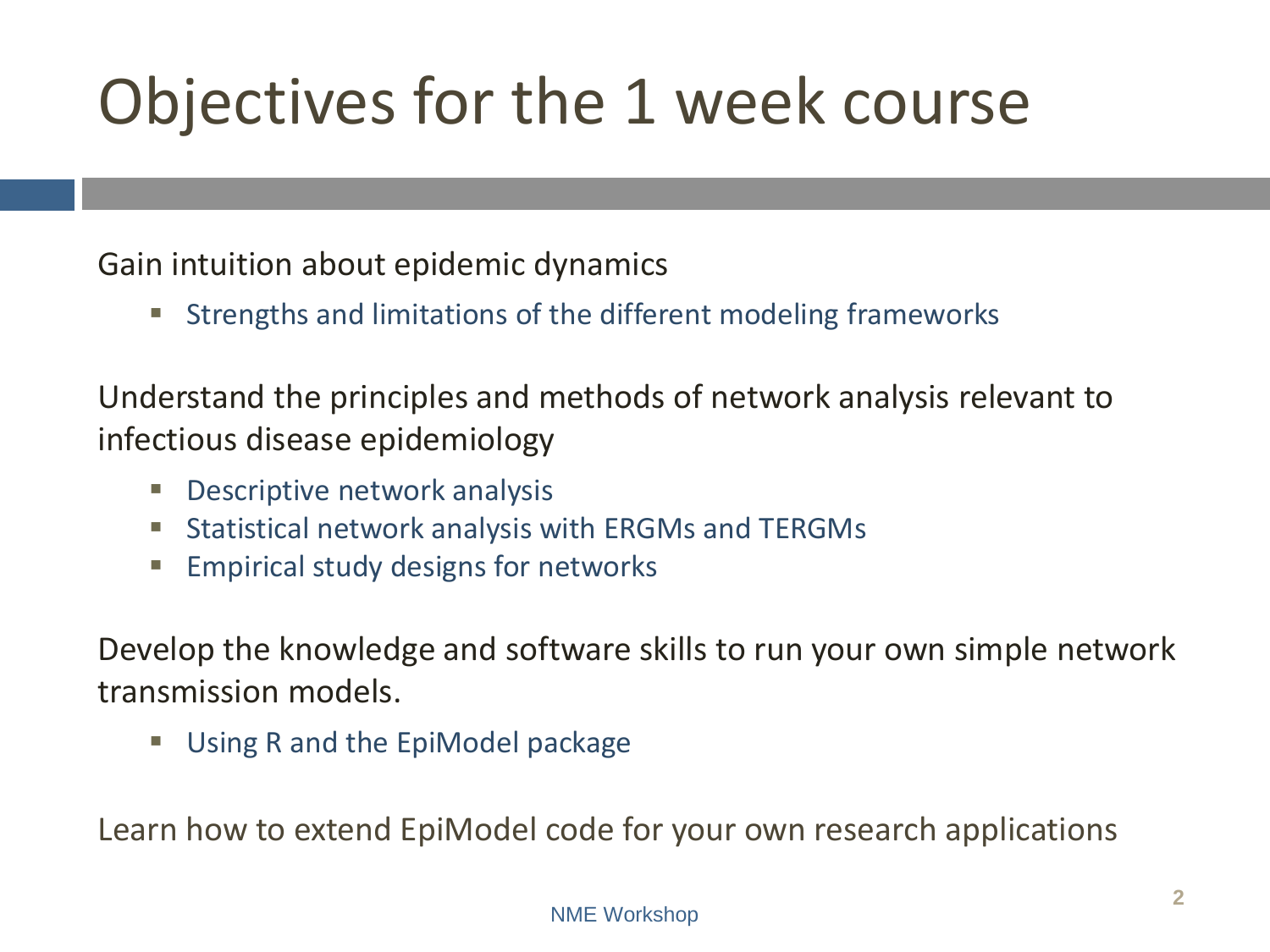# The lesson plan for the week

| <b>Day</b>     | <b>Content</b>                                                                                                                                                                                    |
|----------------|---------------------------------------------------------------------------------------------------------------------------------------------------------------------------------------------------|
| $\mathbf{1}$   | Epidemic models – overview of the range of methods available<br>Deterministic vs. Stochastic;<br>Compartmental vs. Individual vs. Network<br>$\bullet$<br><b>Introduction to Network Analysis</b> |
| $\overline{2}$ | Statistical models for networks<br>Exponential Random Graph Models (ERGMs) for static networks<br>Separable Temporal ERGMs (STERGMs) for dynamic networks<br>$\bullet$                            |
| $\overline{3}$ | Disease transmission on dynamic networks -- Basics<br>Closed population, network dynamics are independent of disease dynamics                                                                     |
| $\overline{4}$ | Disease transmission on dynamic networks -- With feedback<br>Open population, network and disease dynamics interact                                                                               |
| 5              | <b>Extending EpiModel</b><br>Exploring your research questions                                                                                                                                    |
|                | 3<br><b>NME Workshop</b>                                                                                                                                                                          |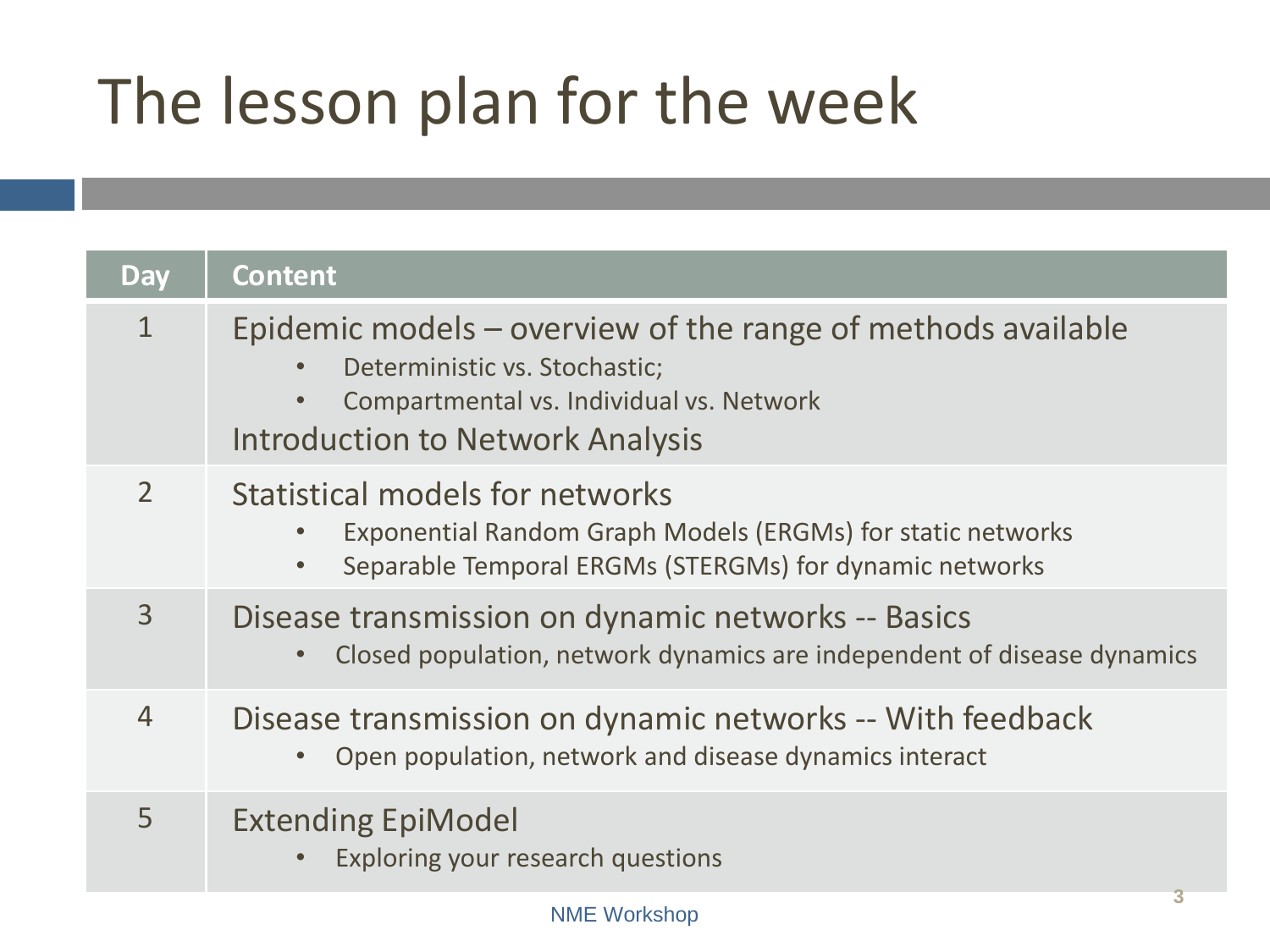### Software: based on R

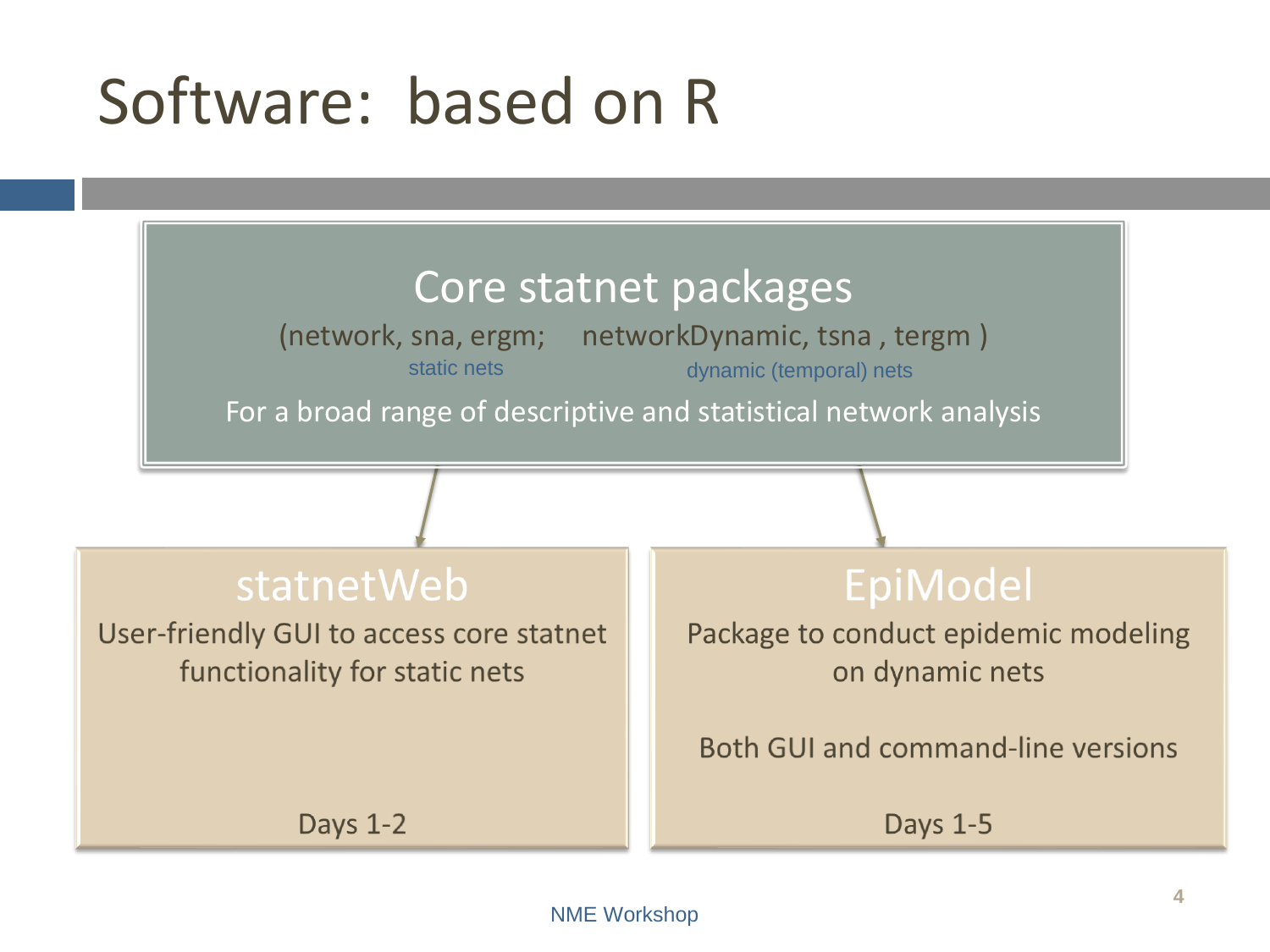# Objectives for today

Develop epidemic modeling intuition

- Elements of infectious disease transmission systems
- Signature dynamics of classic systems: the SIR/S family
- Modeling frameworks, and key differences between them
	- Deterministic compartmental models (DCM)
	- Stochastic individual-based (or "agent-based") models (IBM/ABM)
	- Stochastic network models
- Explore simple stochastic IBMs
	- using the EpiModel web interface
- Learn basic network concepts and descriptive analysis
	- using statnetWeb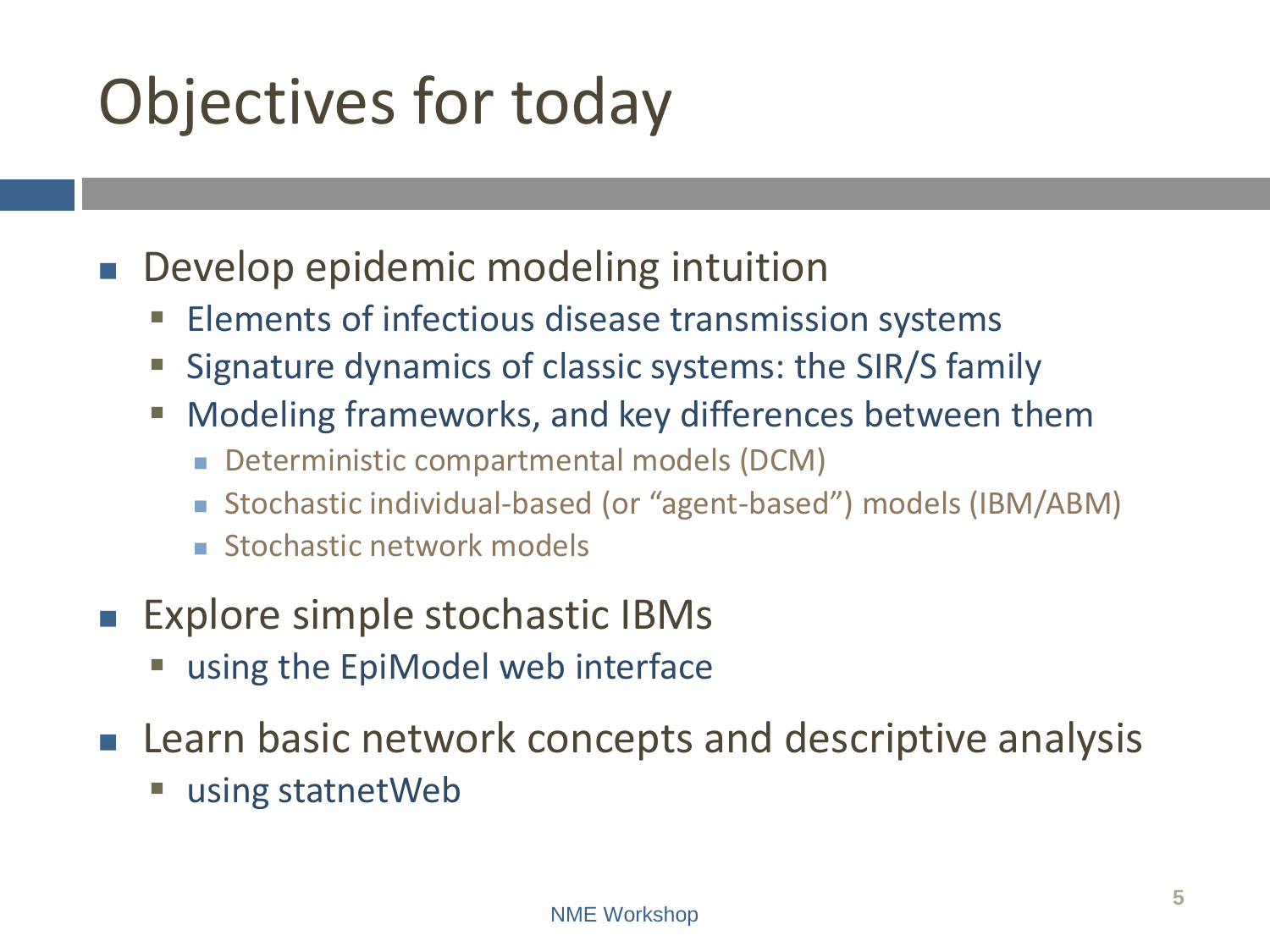# **<sup>6</sup>** Group lab

#### 20 MINUTES

NME Workshop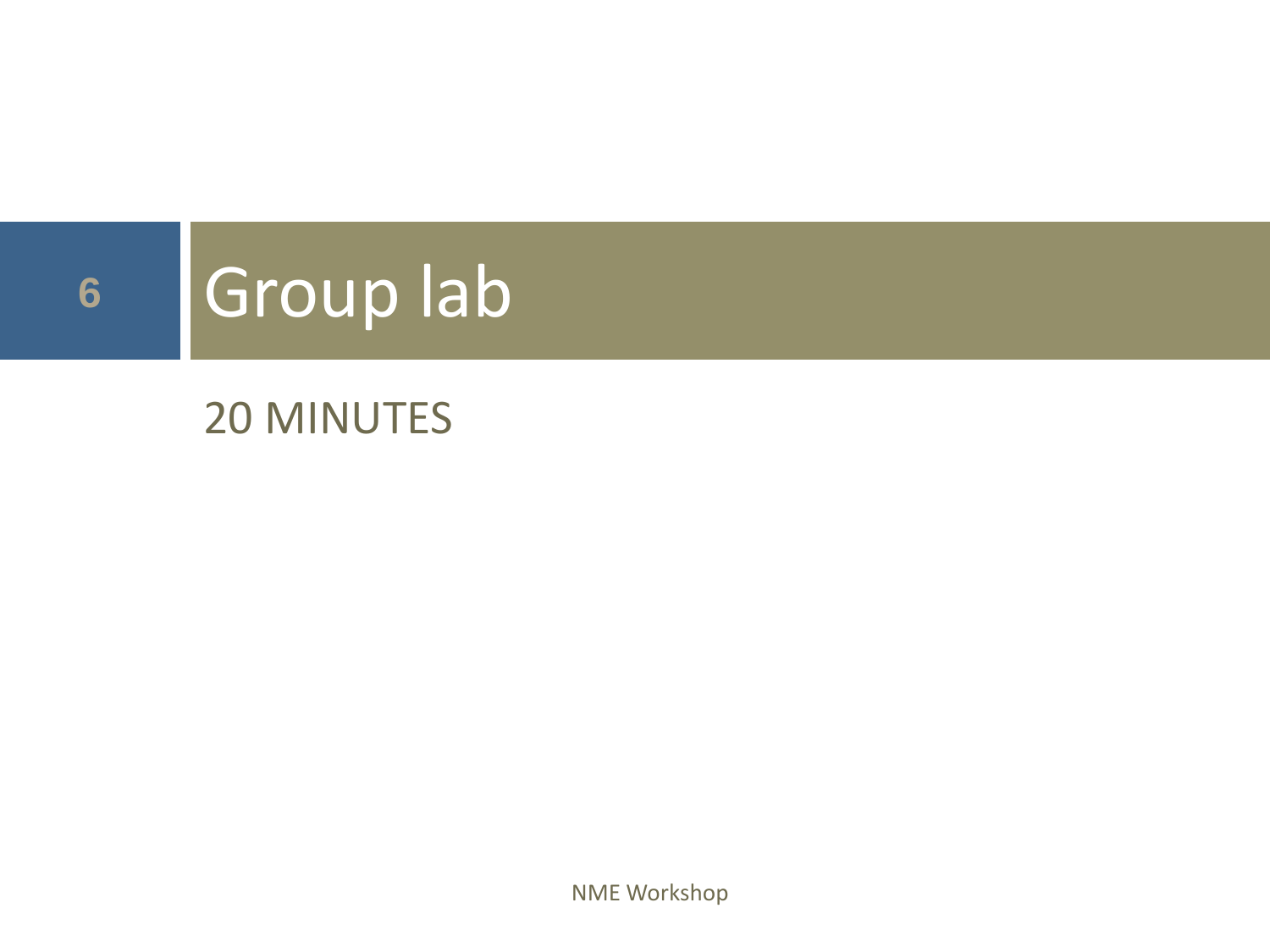### In the group: First introduce yourselves

#### ■ Who are you?



- You've been broken into groups roughly
	- **EXTERGHTM** Homogeneous on domain of research interest
	- **EXP** Heterogeneous on R coding expertise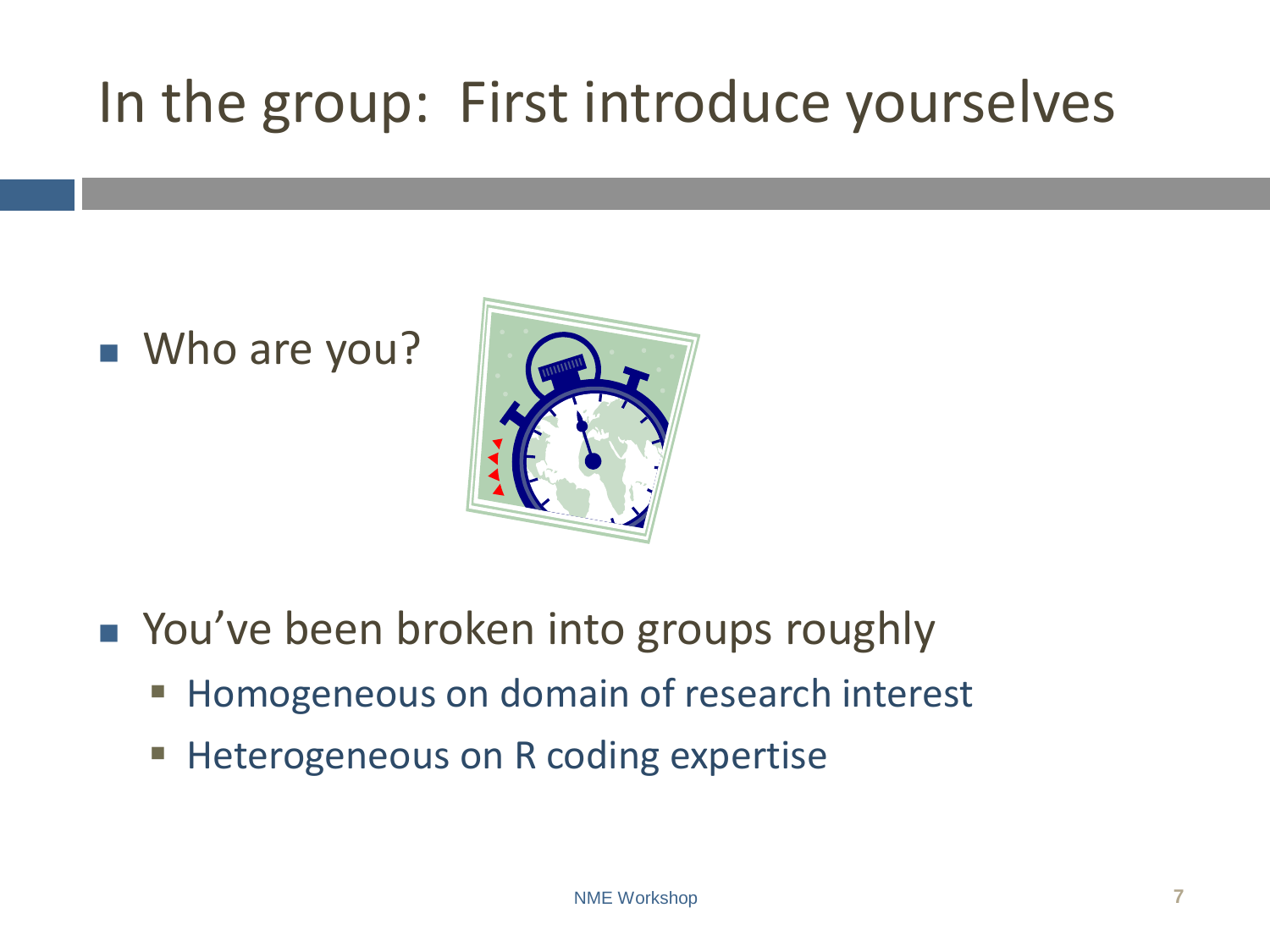# Group lab 1: the SIR model

- HW assignment was prep for the course
- $\blacksquare$  Now, a quiz  $\odot$ 
	- We'll divide you into breakout groups
	- Each group will submit 1 set of answers to the quiz
- Quiz url
	- <https://catalyst.uw.edu/webq/survey/morrism/411275>
	- Will post in the zoom chat
	- It's anonymous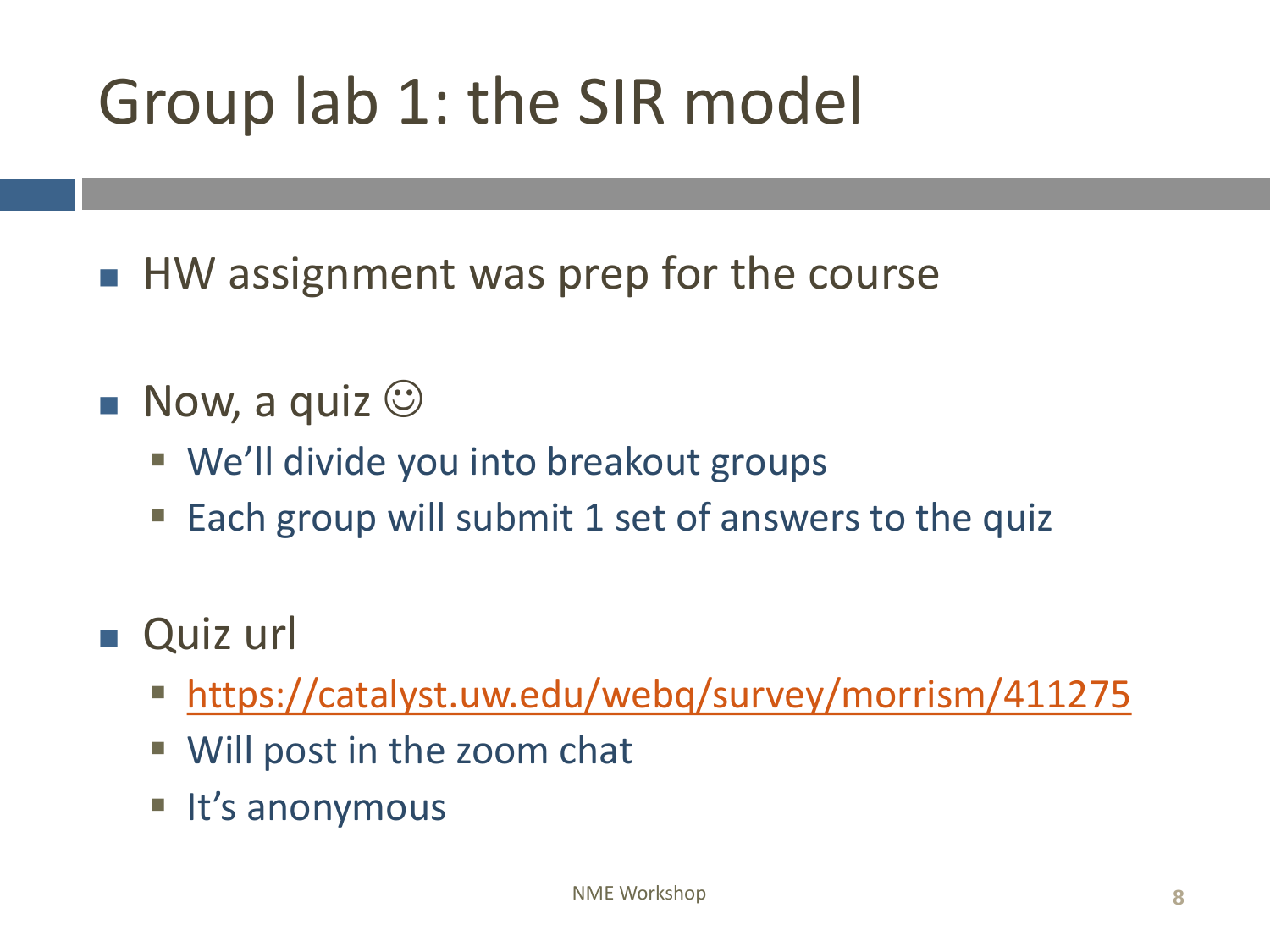#### *Starting with intuition:* Poker chip simulation



We will simulate and track the epidemic by hand

*old school, analog style*